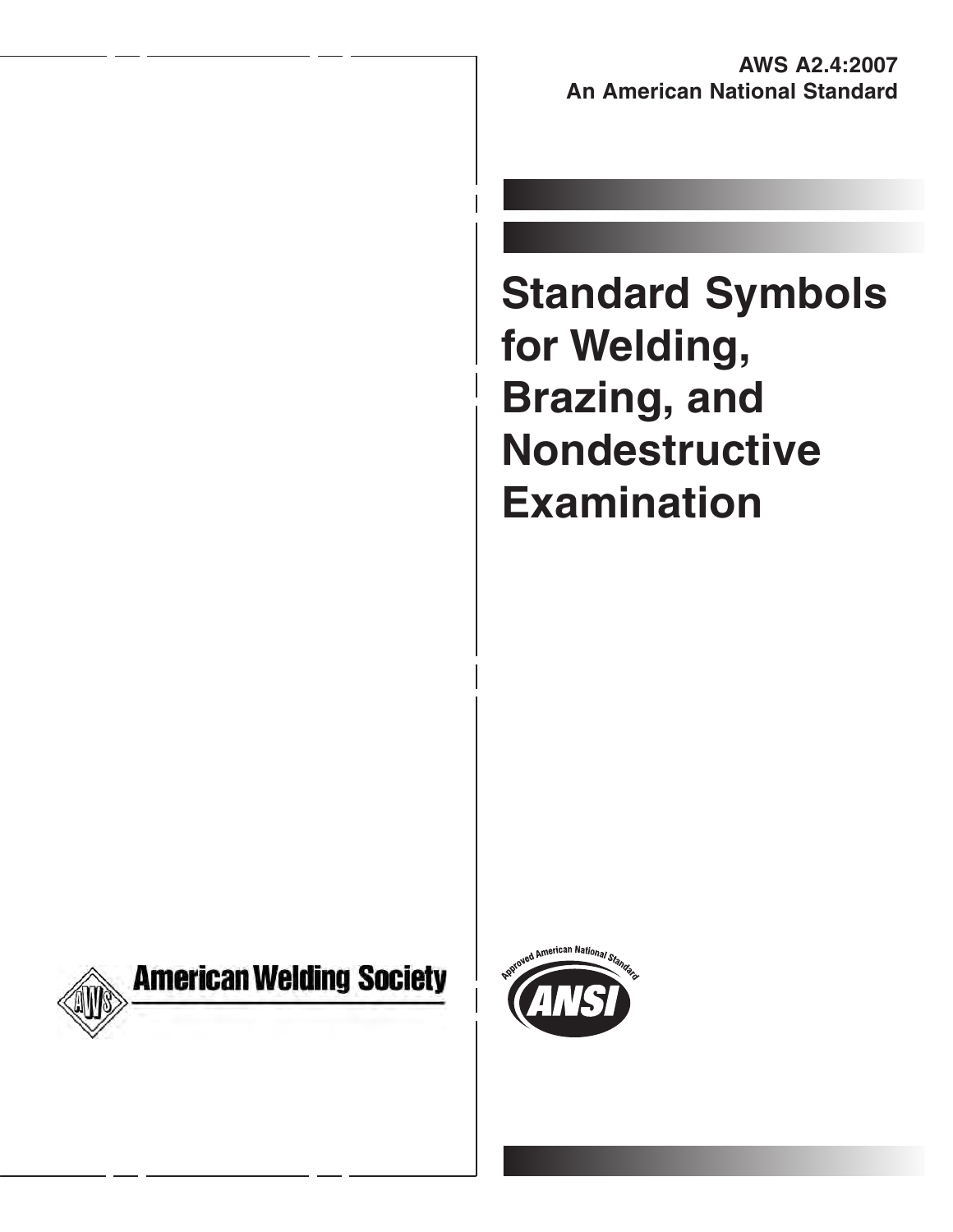**AWS A2.4:2007 An American National Standard**

**Approved by the American National Standards Institute March 23, 2007**

**Standard Symbols for Welding, Brazing, and Nondestructive Examination**

**6th Edition**

**Supersedes ANSI/AWS A2.4-98**

Prepared by the American Welding Society (AWS) A2 Committee on Definitions and Symbols

> Under the Direction of the AWS Technical Activities Committee

> > Approved by the AWS Board of Directors

## **Abstract**

This standard establishes a method for specifying certain welding, brazing, and nondestructive examination information by means of symbols. Detailed information and examples are provided for the construction and interpretation of these symbols. This system provides a means of specifying welding or brazing operations as well as nondestructive examination, including the examination method, frequency, and extent.

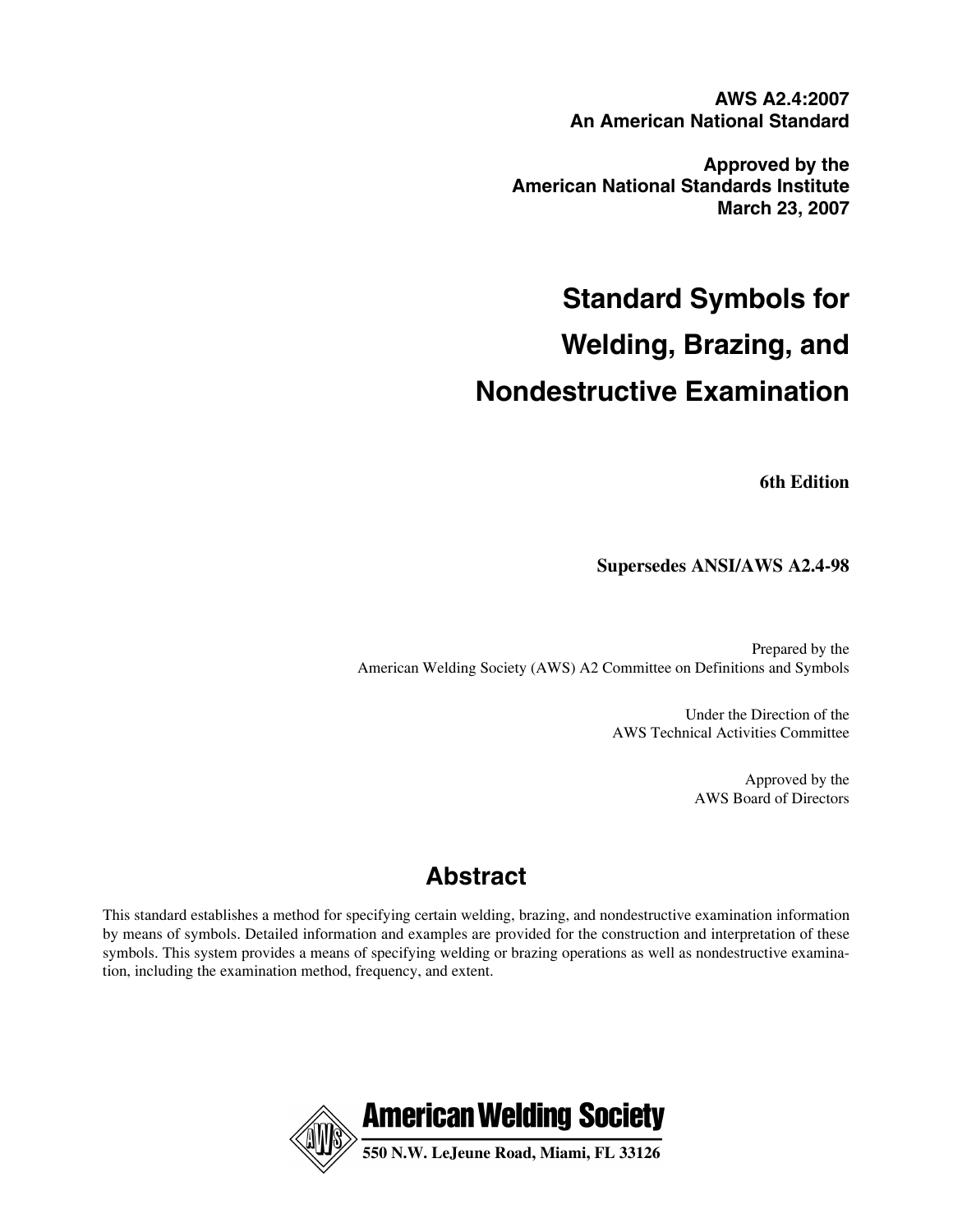# **Table of Contents**

### Page No.

| 3.1  |  |  |  |
|------|--|--|--|
| 3.2  |  |  |  |
| 3.3  |  |  |  |
| 3.4  |  |  |  |
| 3.5  |  |  |  |
| 3.6  |  |  |  |
| 3.7  |  |  |  |
|      |  |  |  |
|      |  |  |  |
|      |  |  |  |
| 5.1  |  |  |  |
| 5.2  |  |  |  |
| 5.3  |  |  |  |
| 5.4  |  |  |  |
| 5.5  |  |  |  |
| 5.6  |  |  |  |
| 5.7  |  |  |  |
| 5.8  |  |  |  |
| 5.9  |  |  |  |
| 5.10 |  |  |  |
| 5.11 |  |  |  |
| 5.12 |  |  |  |
| 5.13 |  |  |  |
| 5.14 |  |  |  |
| 5.15 |  |  |  |
| 5.16 |  |  |  |
| 5.17 |  |  |  |
|      |  |  |  |
|      |  |  |  |
| 6.1  |  |  |  |
| 6.2  |  |  |  |
| 6.3  |  |  |  |
| 6.4  |  |  |  |
| 6.5  |  |  |  |
| 6.6  |  |  |  |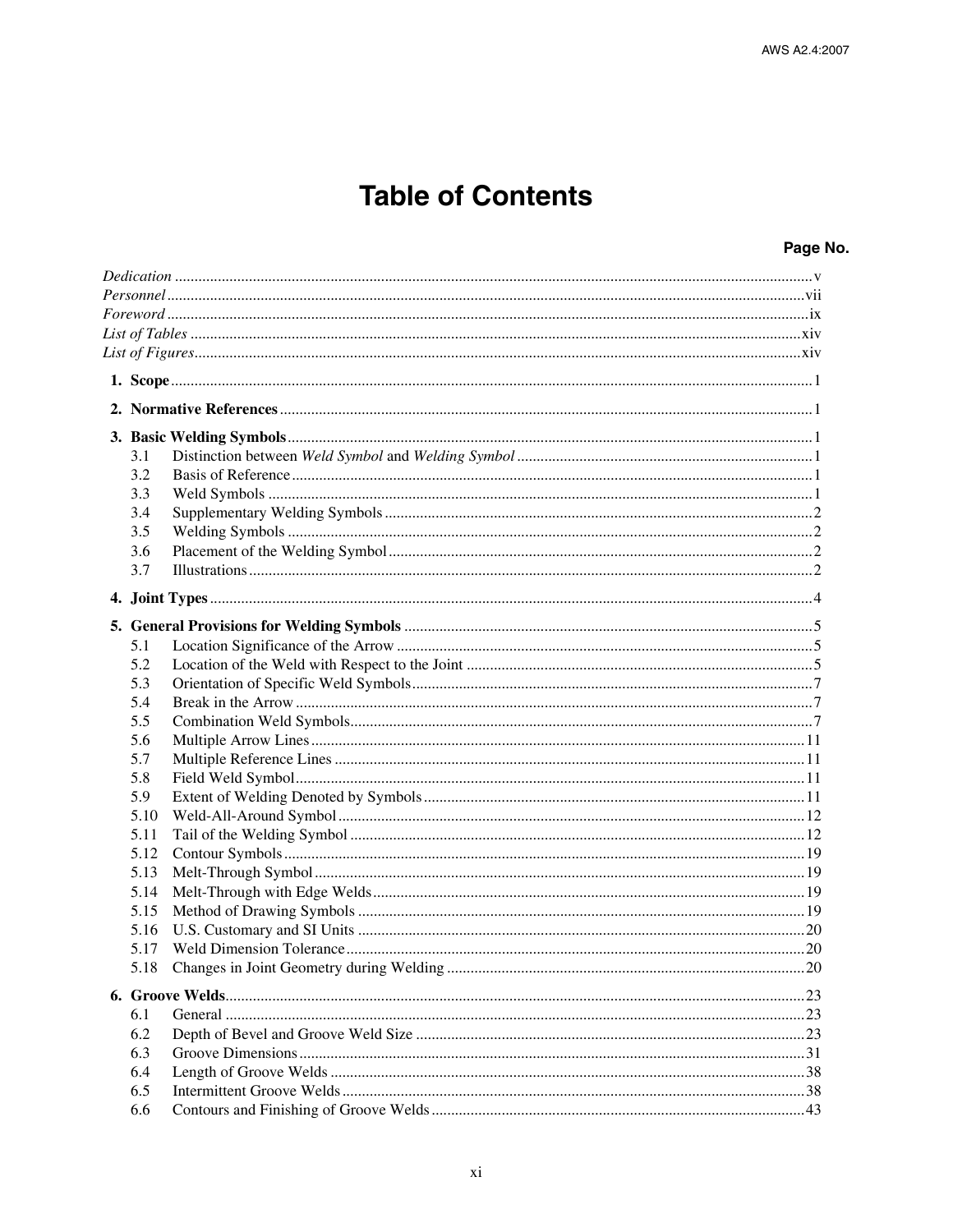## Page No.

| 6.7        |  |
|------------|--|
| 6.8        |  |
| 6.9        |  |
| 6.10       |  |
| 6.11       |  |
| 6.12       |  |
| 6.13       |  |
|            |  |
| 7.1        |  |
| 7.2        |  |
| 7.3        |  |
| 7.4        |  |
| 7.5        |  |
| 7.6        |  |
| 7.7        |  |
|            |  |
| 8.1        |  |
| 8.2        |  |
| 8.3        |  |
| 8.4        |  |
| 8.5        |  |
| 8.6        |  |
| 8.7        |  |
| 8.8        |  |
|            |  |
|            |  |
| 9.1        |  |
| 9.2        |  |
| 9.3        |  |
| 9.4        |  |
| 9.5        |  |
| 9.6        |  |
| 9.7        |  |
| 9.8<br>9.9 |  |
|            |  |
|            |  |
| 10.1       |  |
| 10.2       |  |
| 10.3       |  |
| 10.4       |  |
| 10.5       |  |
| 10.6       |  |
| 10.7       |  |
|            |  |
| 11.1       |  |
| 11.2       |  |
| 11.3       |  |
| 11.4       |  |
| 11.5       |  |
| 11.6       |  |
| 11.7       |  |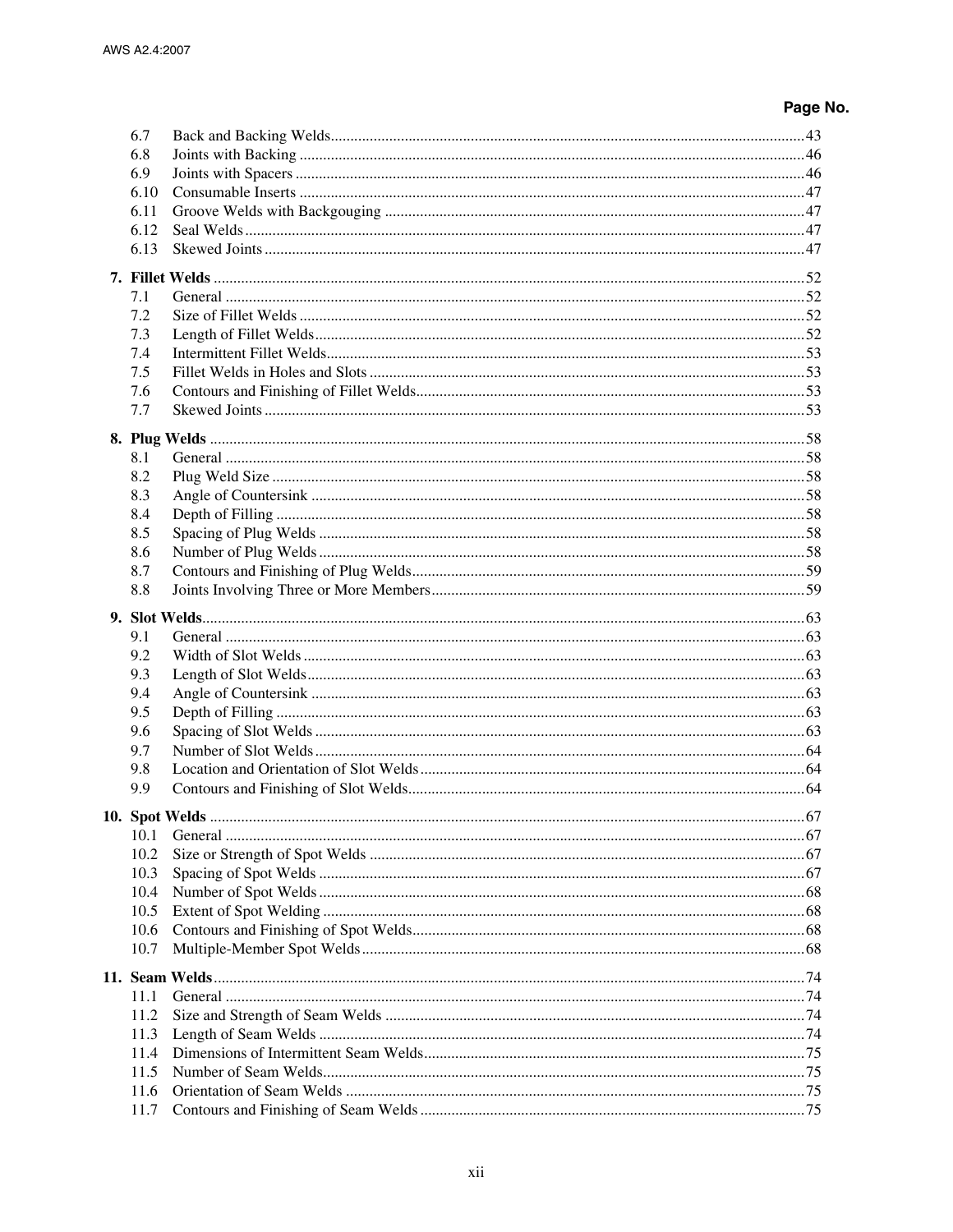### Page No.

|  | 12.1         |                                                                                      |  |
|--|--------------|--------------------------------------------------------------------------------------|--|
|  | 12.2         |                                                                                      |  |
|  | 12.3         |                                                                                      |  |
|  | 12.4         |                                                                                      |  |
|  | 12.5         |                                                                                      |  |
|  | 12.6         |                                                                                      |  |
|  | 12.7         |                                                                                      |  |
|  |              |                                                                                      |  |
|  | 13.1         |                                                                                      |  |
|  | 13.2         |                                                                                      |  |
|  | 13.3         |                                                                                      |  |
|  | 13.4         |                                                                                      |  |
|  | 13.5         |                                                                                      |  |
|  | 13.6         |                                                                                      |  |
|  |              |                                                                                      |  |
|  | 14.1         |                                                                                      |  |
|  | 14.2         |                                                                                      |  |
|  | 14.3         |                                                                                      |  |
|  | 14.4         |                                                                                      |  |
|  | 14.5         |                                                                                      |  |
|  |              |                                                                                      |  |
|  |              |                                                                                      |  |
|  | 15.1<br>15.2 |                                                                                      |  |
|  | 15.3         |                                                                                      |  |
|  | 15.4         |                                                                                      |  |
|  |              |                                                                                      |  |
|  |              |                                                                                      |  |
|  | 16.1         |                                                                                      |  |
|  | 16.2         |                                                                                      |  |
|  | 16.3         |                                                                                      |  |
|  | 16.4         |                                                                                      |  |
|  | 16.5<br>16.6 |                                                                                      |  |
|  |              |                                                                                      |  |
|  | 16.8         |                                                                                      |  |
|  | 16.9         |                                                                                      |  |
|  |              |                                                                                      |  |
|  |              |                                                                                      |  |
|  |              |                                                                                      |  |
|  |              |                                                                                      |  |
|  |              |                                                                                      |  |
|  |              |                                                                                      |  |
|  |              | Annex D (Informative)—Commentary on AWS A2.4, Standard Symbols for Welding, Brazing, |  |
|  |              |                                                                                      |  |
|  |              |                                                                                      |  |
|  |              |                                                                                      |  |
|  |              |                                                                                      |  |
|  |              |                                                                                      |  |
|  |              |                                                                                      |  |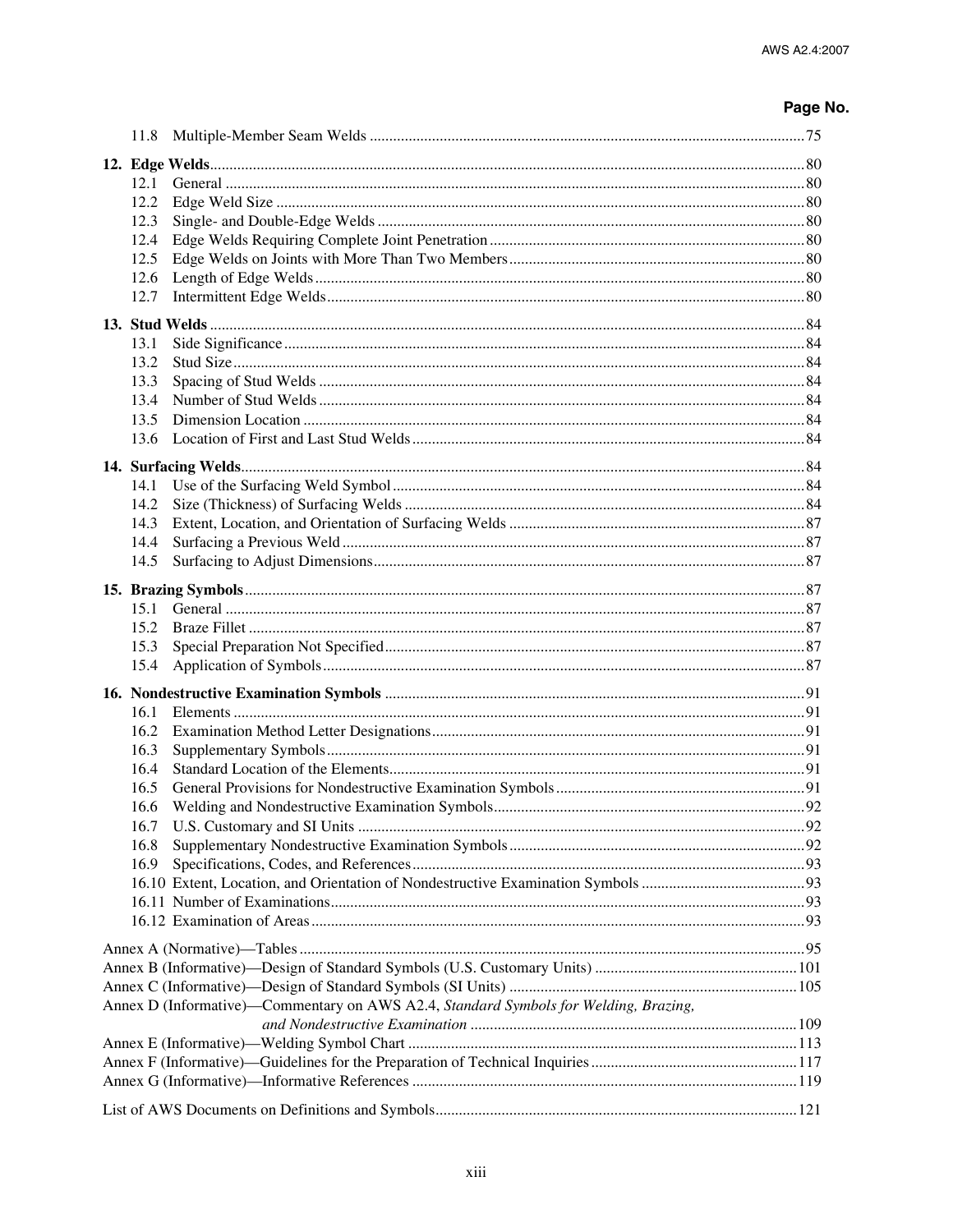## **List of Tables**

#### **Table Page No.**

## **List of Figures**

#### **Figure Page No.**

#### 1 Weld Symbols .................................................................................................................................................2 2 Supplementary Symbols..................................................................................................................................3 3 Standard Location of the Elements of a Welding Symbol ..............................................................................3 4 Joint Types ......................................................................................................................................................4 5 Application of Weld Symbols to Indicate the Arrow Side, the Other Side, and Both Sides ..........................6 6 Applications of the Break in the Arrow of the Welding Symbol....................................................................8 7 Combination Weld Symbols ...........................................................................................................................9 8 Specification of the Location and the Extent of Fillet Welds .......................................................................13 9 Application of the Symbol for the Specification of the Extent of Welding..................................................15 10 Application of the "TYPICAL" Welding Symbol ........................................................................................18 11 Application of the Melt-Through Symbol.....................................................................................................21 12 Specification of Groove Weld Size, Depth of Bevel Not Specified .............................................................24 13 Application of Dimensions to the Groove Weld Symbol .............................................................................25 14 Groove Weld Size, (E), Related to Depth of Bevel, S ..................................................................................25 15 Specification of the Groove Weld the Depth of Bevel..................................................................................27 16 Application of Symbols for the Specification of Groove Weld Size Only ...................................................29 17 Application of Symbols for Combined Groove and Fillet Welds.................................................................30 18 Specification of the Root Opening of Groove Welds ...................................................................................32 19 Specification of the Groove Angle of Groove Welds ...................................................................................33 20 Application of Symbols for Complete Joint Penetration with Joint Geometry Optional..............................34 21 Partial Joint Penetration with the Joint Geometry Optional..........................................................................35 22 Application of Flare-Bevel and Flare-V-Groove Weld Symbols..................................................................36 23 Specification of the Length of Welding for Groove Welds ..........................................................................39 24 Specification of the Extent of Welding for Groove Welds ...........................................................................40 25 Application of Intermittent Welds.................................................................................................................41 26 Application of the Flush and Convex Contour Symbols...............................................................................44 27 Application of Back or Backing Weld Symbol.............................................................................................45 28 Joints with Backing or Spacers .....................................................................................................................48 29 Application of Consumable Insert Symbol ...................................................................................................49 30 Application of the Symbol for Groove Welds with Backgouging................................................................50

31 Skewed Joint .................................................................................................................................................51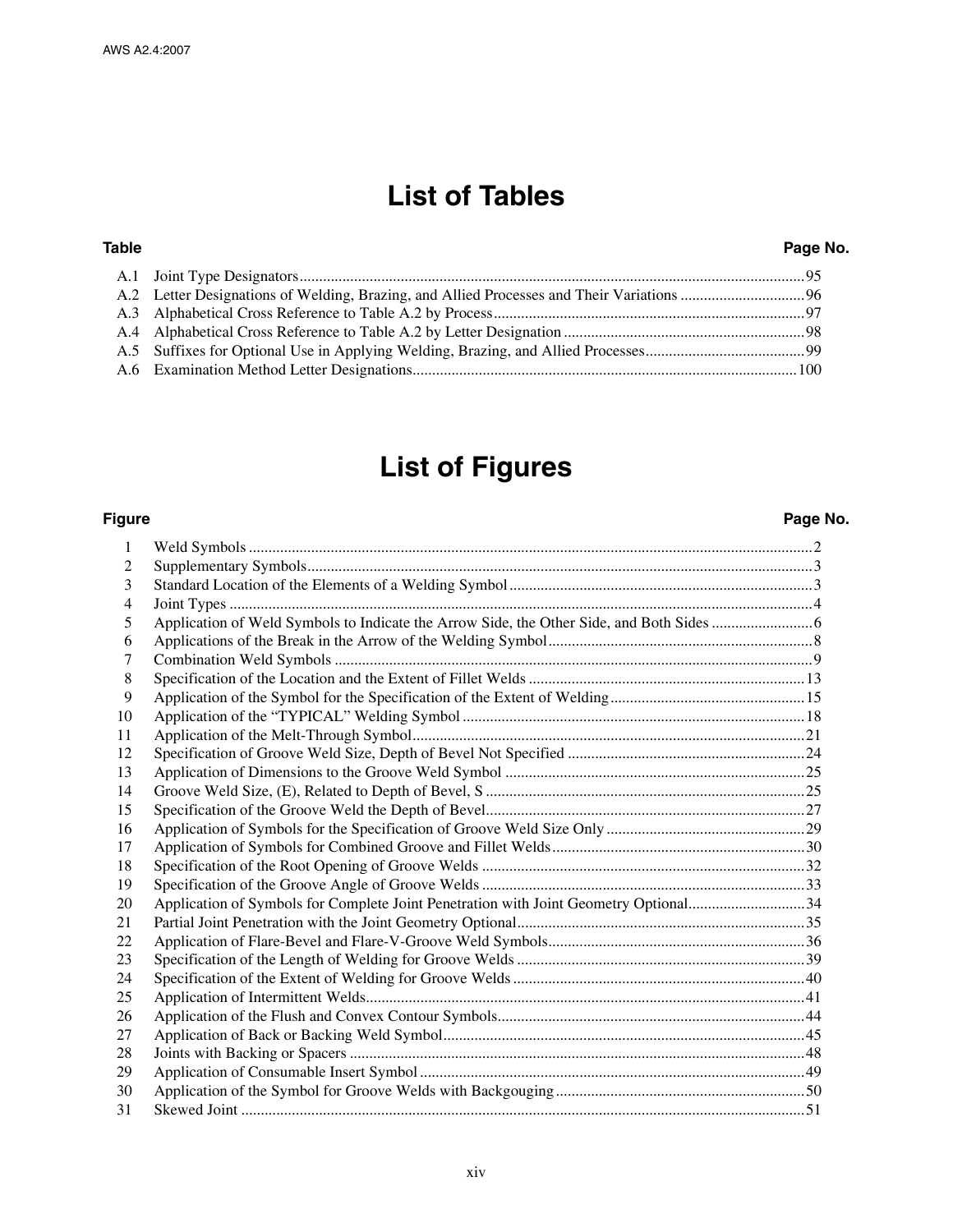## Page No.

| 32  |  |
|-----|--|
| 33  |  |
| 34  |  |
| 35  |  |
| 36  |  |
| 37  |  |
| 38  |  |
| 39  |  |
| 40  |  |
| 41  |  |
| 42  |  |
| 43  |  |
| 44  |  |
| 45  |  |
| 46  |  |
| 47  |  |
| 48  |  |
| 49  |  |
| 50  |  |
| 51  |  |
| D.1 |  |
| D.2 |  |
| D.3 |  |

**Figure**